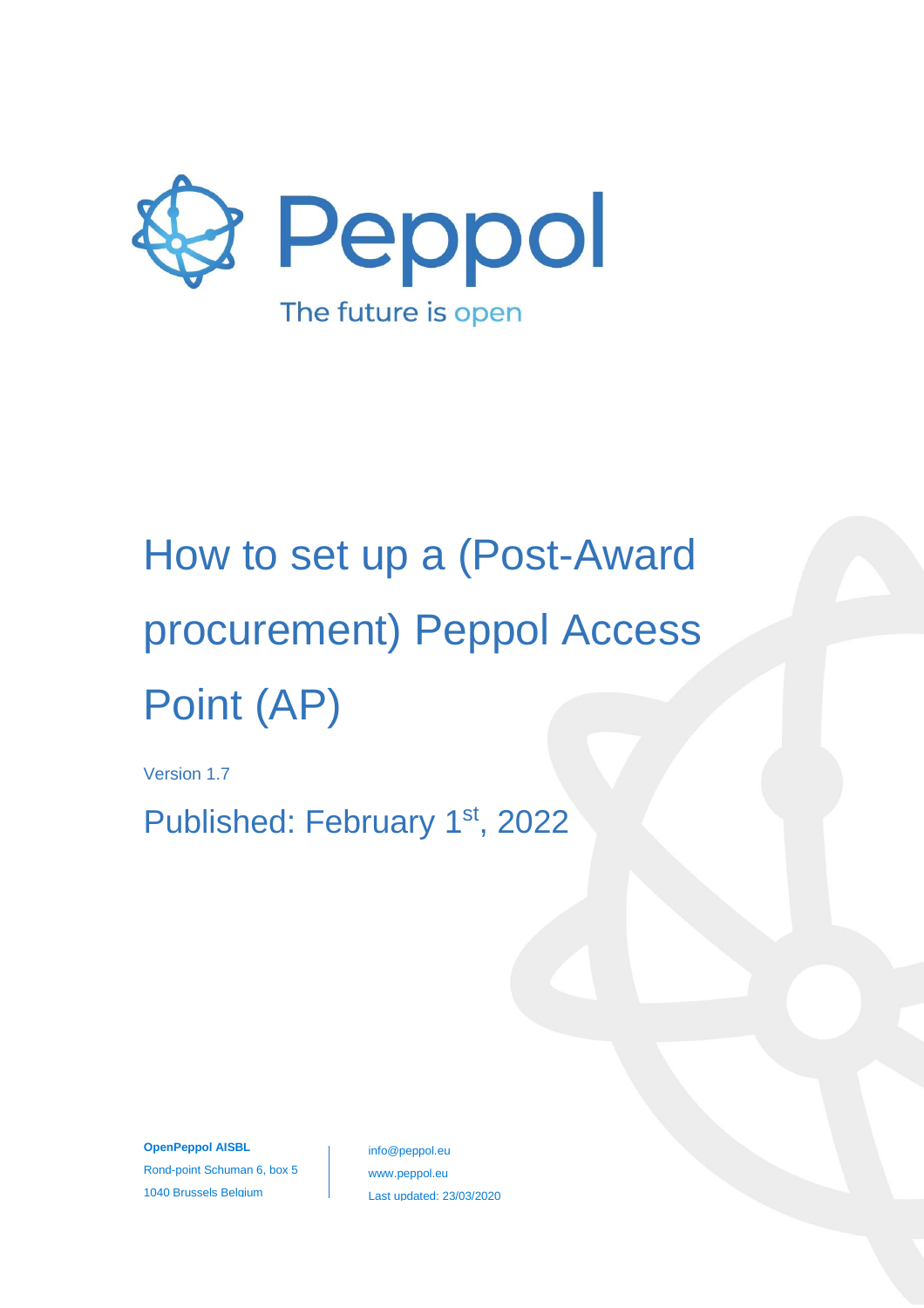

01.02.2022

## **Table of Contents**

| 2 <sup>2</sup> |  |  |
|----------------|--|--|
| 3 <sup>1</sup> |  |  |
| $\overline{4}$ |  |  |
|                |  |  |
|                |  |  |
| 5 <sup>1</sup> |  |  |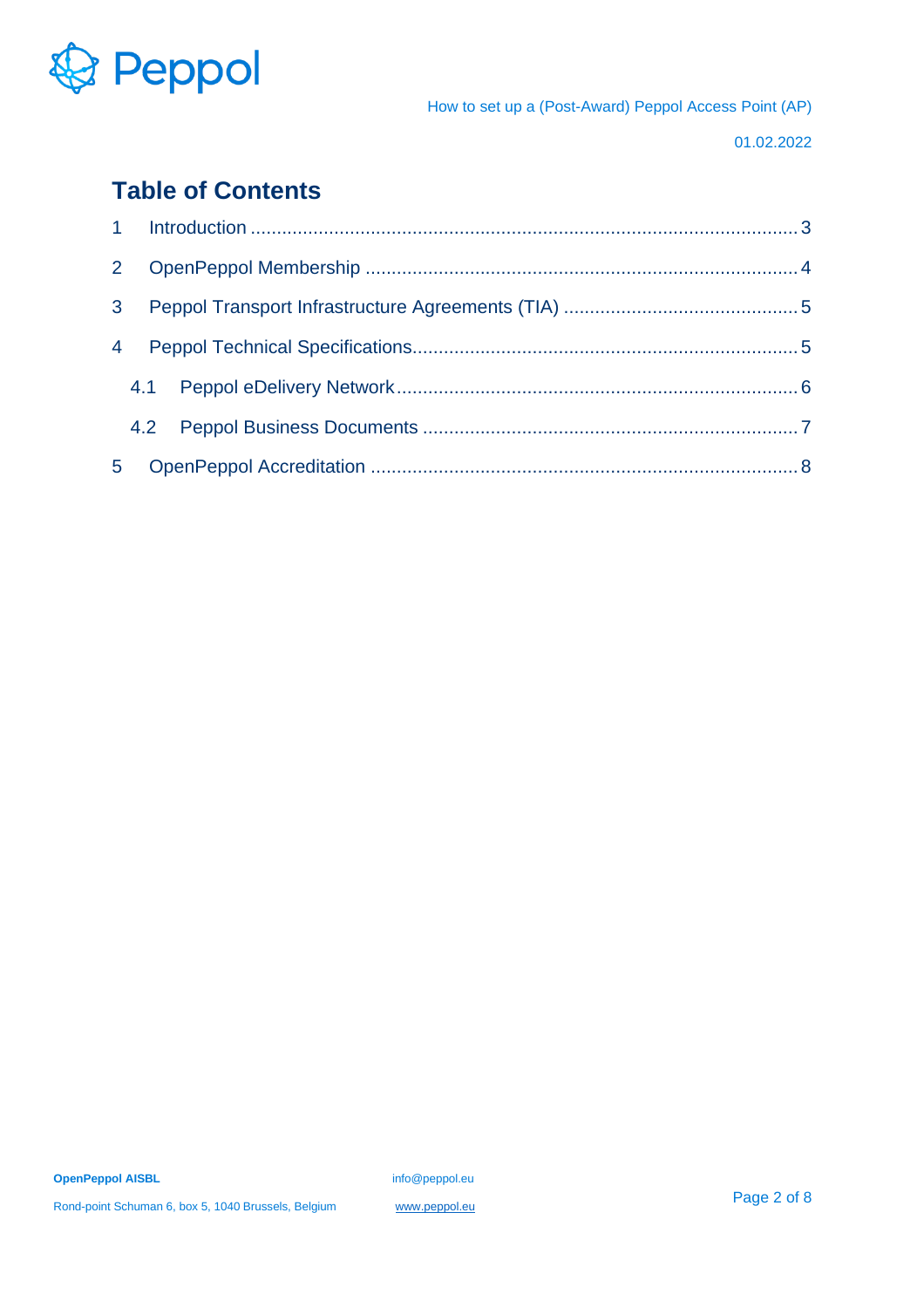

01.02.2022

#### <span id="page-2-0"></span>**1 Introduction**

This document explains how to apply for and setup a Peppol Access Point (AP), which is the technical service for sending and receiving Peppol business documents. Please find below the steps that an organization must follow to become a Certified Peppol Access Point (AP) provider:

- 1. Become an OpenPeppol member (submit the signed scanned membership form to [membership@peppol.eu a](mailto:membership@peppol.eu)nd await an approval email).
- 2. Request the TIA Agreement package from your Peppol Authority. You will have to sign the TIA with the Peppol Authority in the jurisdiction which corresponds to the country where you are legally based and the service domain's (SD) you will be active in. If there is no Peppol Authority in your country, you will need to sign the TIA with OpenPeppol as the Peppol Authority and re-contract at a later date when an Peppol Authority is established nationally.

You can find the contact details your Peppol Authority here: [List of Peppol](https://peppol.eu/who-is-who/peppol-authorities/)  **[Authorities](https://peppol.eu/who-is-who/peppol-authorities/)** 

- 3. Scan the signed TIA Agreement and all Annexes into one single pdf document and send it to your Peppol Authority along with a scanned copy of your company registration document (legal registration).
- 4. Your Peppol Authority will then review and approve the submitted documentation and advise you to proceed with your PKI test certificate request through the Peppol Service Desk at: [https://OpenPeppol.atlassian.net/servicedesk/customer/portal/1](https://openpeppol.atlassian.net/servicedesk/customer/portal/1)
- 5. Ensure that you read and understand the Peppol Business Interoperability Specifications 'BIS' (document specifications) at: <http://peppol.eu/downloads/post-award/>
- 6. Ensure that you read and understand the Peppol eDelivery Network specifications including the Policy for Use of Identifiers (important to understand how senders and receivers are identified in the Peppol network)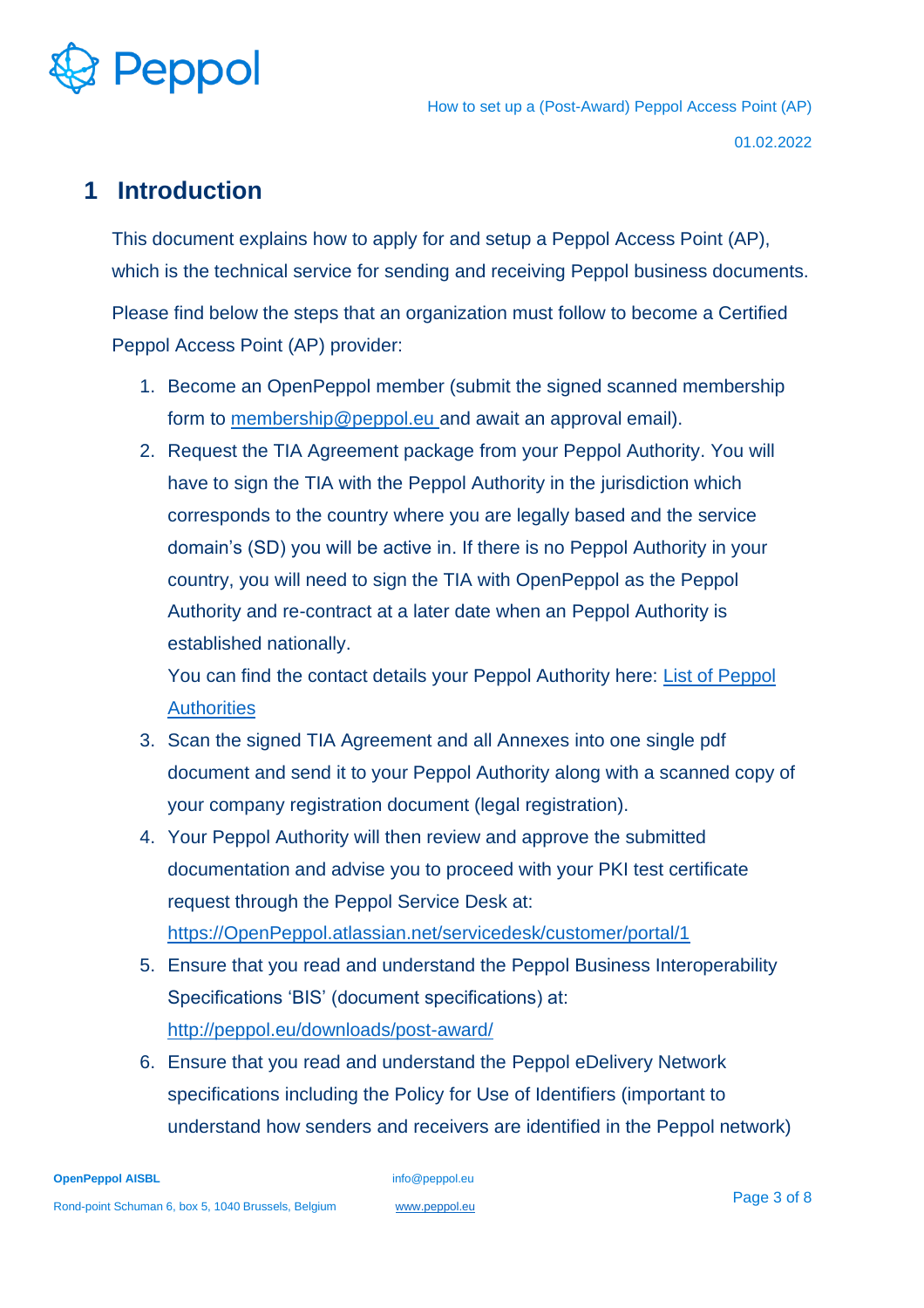# Peppol

How to set up a (Post-Award) Peppol Access Point (AP)

01.02.2022

and the SMP (Addressing + Capability Lookup) specification in order to understand how the dynamic discovery process works and the roles of the SMP and SML at:

<https://peppol.eu/downloads/the-peppol-edelivery-network-specifications/>

- 7. Implement your Access Point. You can use open or closed source Peppolready AS4 implementation software or purchase a hosted Access Point software solution – links available on our website at: <https://peppol.eu/downloads/peppolimplementations/> Alternatively, you may decide to build your own Peppol AS4 compliant implementation.
- 8. Execute the onboarding test through the OpenPeppol testbed. Make sure you follow the test documentation very closely and note that AS4 testing is mandatory for all Peppol Service Providers. The documentation for testing is provided here:

[https://peppol.eu/wp-content/uploads/2018/12/PEPPOL-Testbed-and-](https://peppol.eu/wp-content/uploads/2018/12/PEPPOL-Testbed-and-Onboarding_v1p2.pdf)[Onboarding\\_v1p2.pdf](https://peppol.eu/wp-content/uploads/2018/12/PEPPOL-Testbed-and-Onboarding_v1p2.pdf)

9. Upon submission and approval of your test report through the Peppol Service Desk, you can request your Production PKI certificate at: [https://OpenPeppol.atlassian.net/servicedesk/customer/portal/1](https://openpeppol.atlassian.net/servicedesk/customer/portal/1) With every request for a Peppol PKI certificate (test, production or renewal of either) you MUST attach two documents: 1: A copy of your Annex 1 (from the TIA) and, 2: a copy of your business registration document from the country your company is registered in.

10.Download your certificate and enter into production mode.

Please find below, detailed information for implementing the above-mentioned steps.

# <span id="page-3-0"></span>**2 OpenPeppol Membership**

OpenPeppol membership is mandatory for Post-Award Procurement Service Providers. You will find membership and fee details in the 'Join [OpenPeppol'](https://peppol.eu/get-involved/join-openpeppol/) section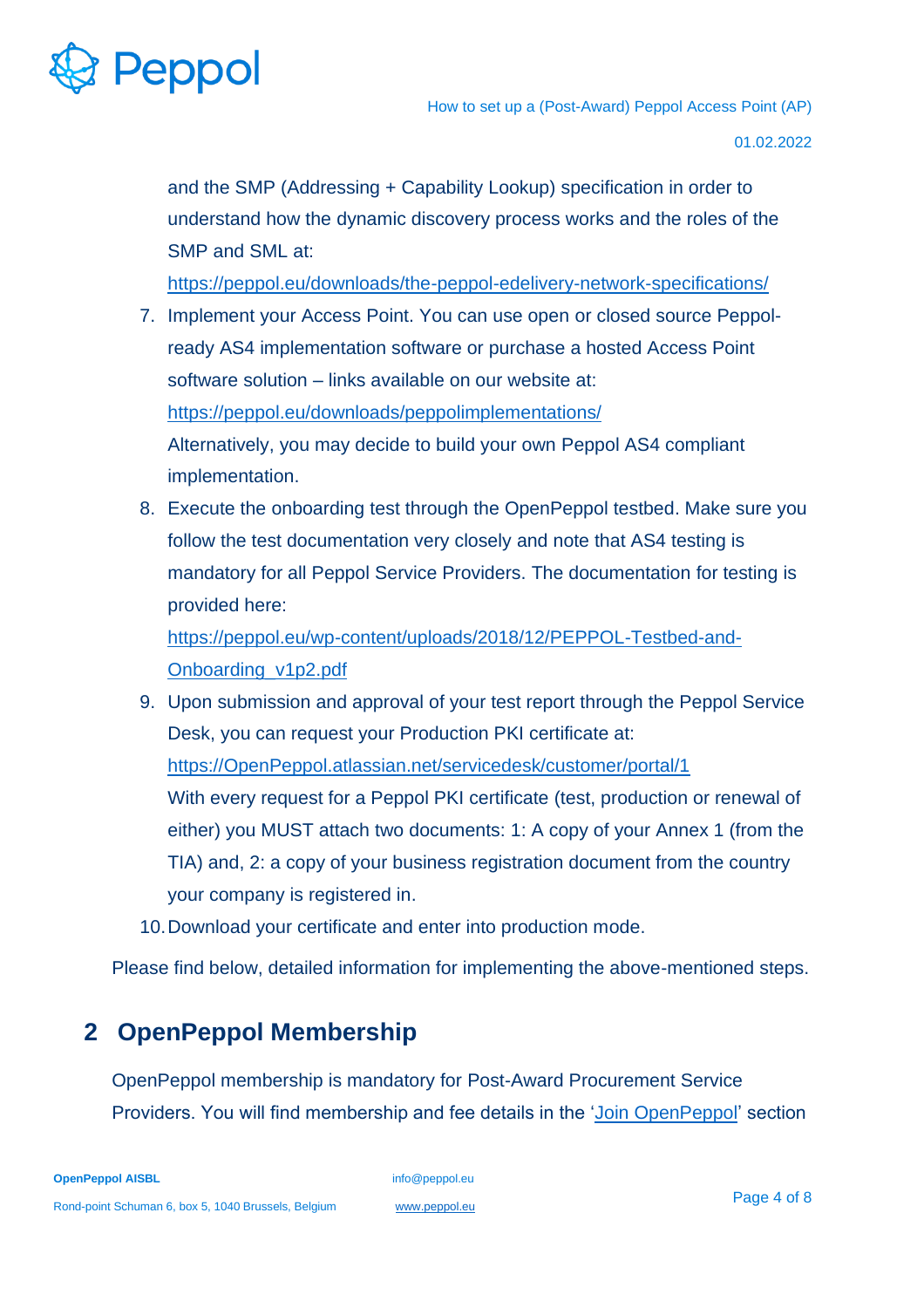

01.02.2022

of our website. The OpenPeppol Membership form must be completed, signed, scanned and sent back to: [membership@peppol.eu](mailto:membership@peppol.eu)

OpenPeppol will review the form for completeness. You will then receive a notification from OpenPeppol to confirm receipt, which will be followed by a notification of membership approval. Once approved, your organization will be included in the online list of OpenPeppol members located here: [https://peppol.eu/who-is-who/OpenPeppol-member-list-2/](https://peppol.eu/who-is-who/openpeppol-member-list-2/)

We strongly recommend engaging with the Stakeholder and Service Domain Communities as soon as you become an OpenPeppol member, in order to have access to a wide group of private and public sector members with Peppol expertise in multiple countries and industries, sharing experience and best practices. Please note: It is mandatory that all Service Providers join the eDelivery Domain Community.

### <span id="page-4-0"></span>**3 Peppol Transport Infrastructure Agreements (TIA)**

An OpenPeppol Service Provider (SP) must sign the Peppol Transport Infrastructure Agreements (TIA) with a Peppol Authority in its country. The Peppol Authority will provide you with the Peppol TIA template for you to complete, sign and return. See here the [List of Peppol Authorities.](https://peppol.eu/who-is-who/peppol-authorities/)

For more information about the Governance of the Peppol eDelivery Network and its legal framework, please visit [Peppol eDelivery Network](https://peppol.eu/what-is-peppol/peppol-transport-infrastructure/) – An Overview.

#### <span id="page-4-1"></span>**4 Peppol Technical Specifications**

To implement and operate as a Certified Peppol Service Provider, you must, at all times, comply with the mandatory Peppol BIS specifications, published here: <https://peppol.eu/downloads/post-award/>

As a sending Peppol Service provider, you must ensure that the business documents sent from your customers are confirmed as valid instances, according to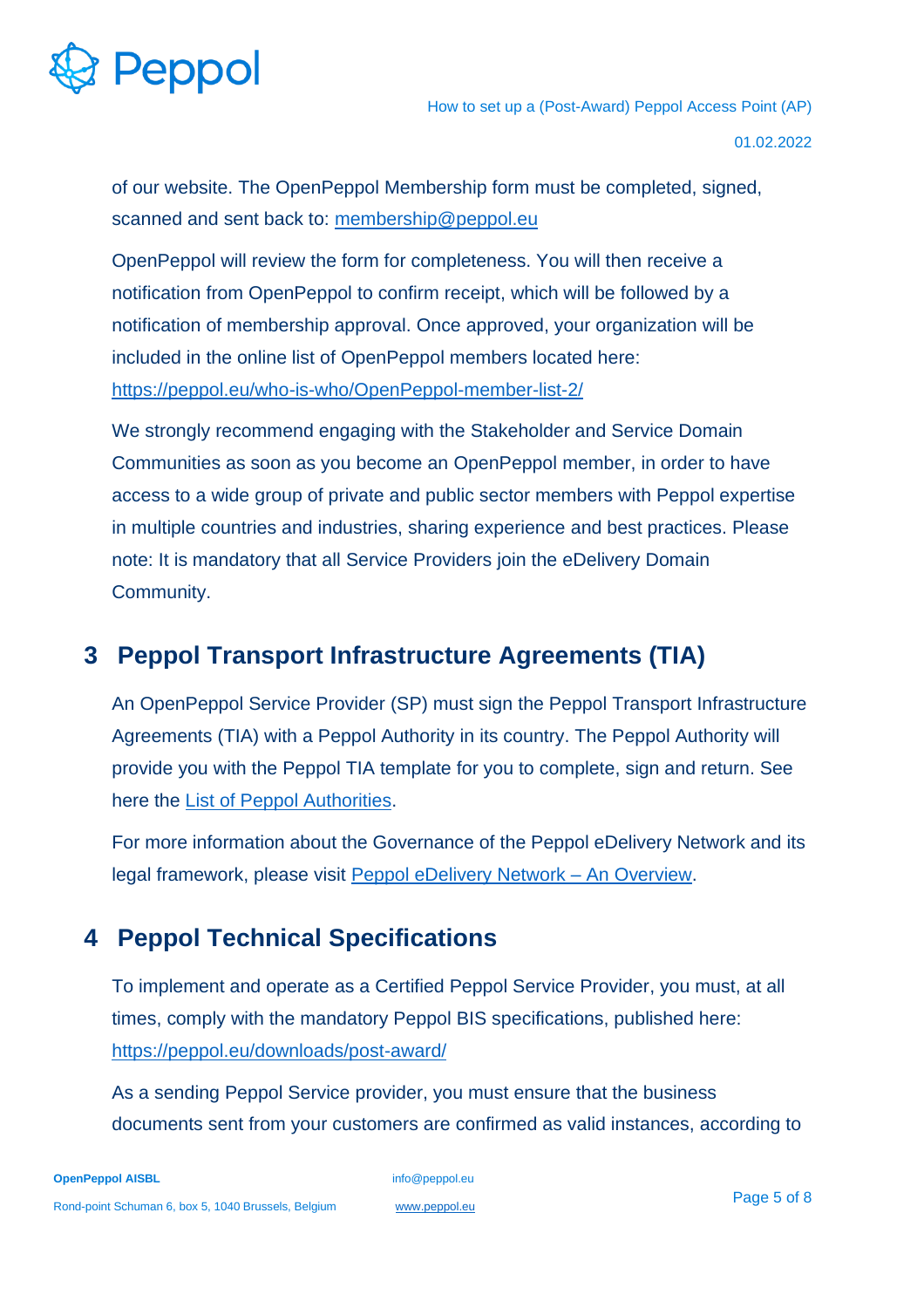

the applicable rules, before accepting them for transport through your Access Point services, either by providing validation services on behalf of your customers, or by ensuring that your customers have performed such validation on their Peppol BIS documents.

#### <span id="page-5-0"></span>**4.1 Peppol eDelivery Network**

Before implementing the specifications, it is important for potential Service Providers to have a good understanding of the Peppol Network, how it is structured, how it is governed, the role of an Certified Peppol Service Provider, and the relationship with the respective Peppol Authority.

Please review the technical specifications related to the Peppol Network (the BusDox specifications) to ensure you have the appropriate infrastructure (hardware/software) and the necessary technical expertise in place.

The technical specifications and other network resources are available at ['The](https://peppol.eu/downloads/the-peppol-edelivery-network-specifications/)  [Peppol eDelivery Network Specifications'](https://peppol.eu/downloads/the-peppol-edelivery-network-specifications/).

**Note**: Two types of certificates are used by the Access Point. One certificate is used to sign the message and the acknowledgement according to the AS4 profile. This certificate is requested through the Peppol service desk once the Service Provider has signed the Peppol Transport Infrastructure Agreement. The other type of certificate is used by the AS4 web server software for enabling https communication. This certificate is not provided by OpenPeppol but must be issued by a well- known provider of server certificates. Self-signed certificates **must not** be used.

Access Point Implementation solutions are available as Open-source, or you can use commercial implementations of AS4 that are configured/adapted to the Peppol specifications.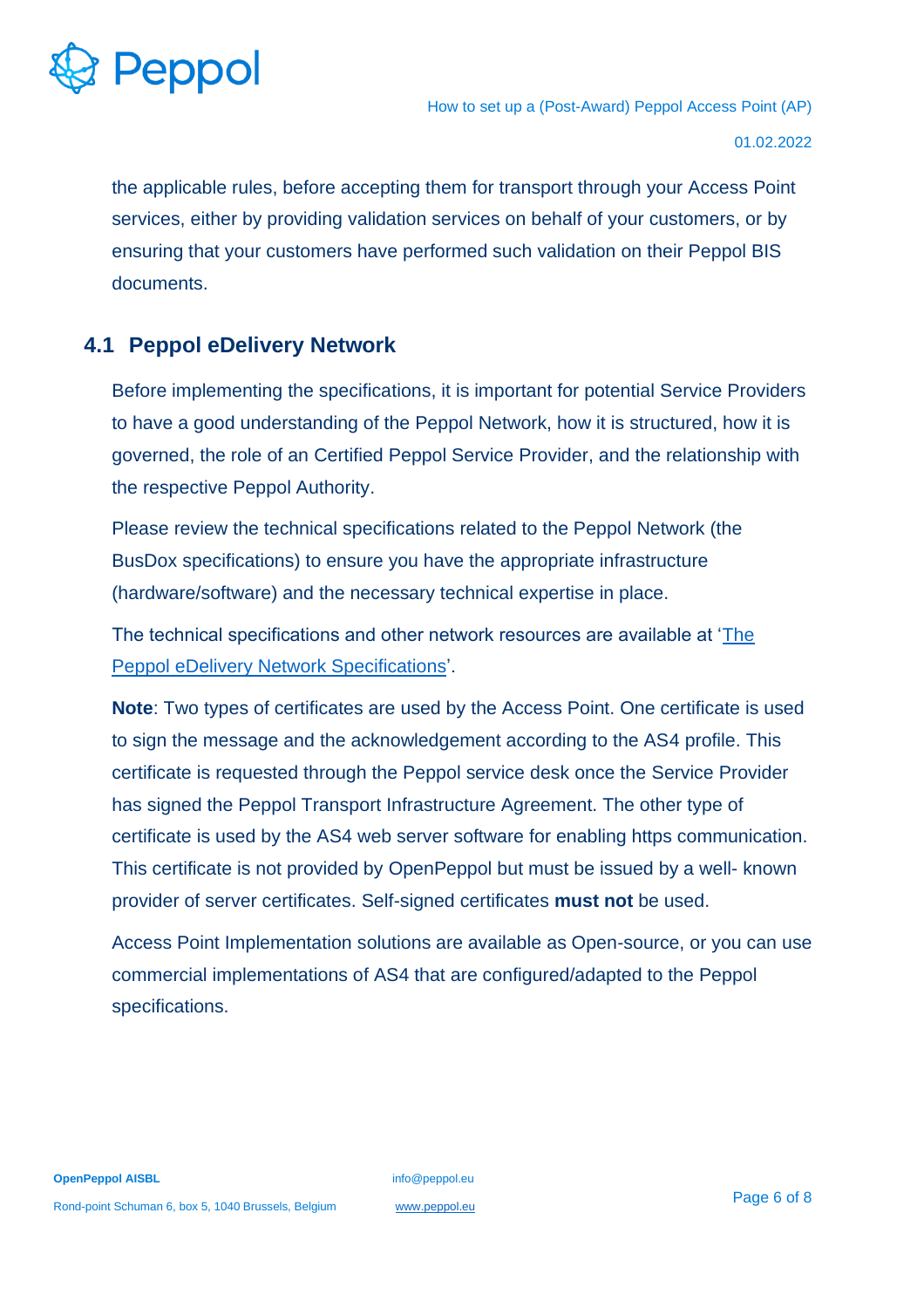

01.02.2022



Infrastructure setup

Note: Service Providers can convert a document to the Peppol BIS on behalf of the document sender.

#### <span id="page-6-0"></span>**4.2 Peppol Business Documents**

In addition to supporting the appropriate communication protocols, Peppol Service Providers are required to support the Peppol Business Interoperability Specifications (BIS) in order to provide Peppol-compliant document exchange services to prospective buyers and suppliers.

Peppol Business Interoperability Specification (BIS) v3 is the current mandatory BIS version all receivers must support as a minimum when registering for a specific business process.